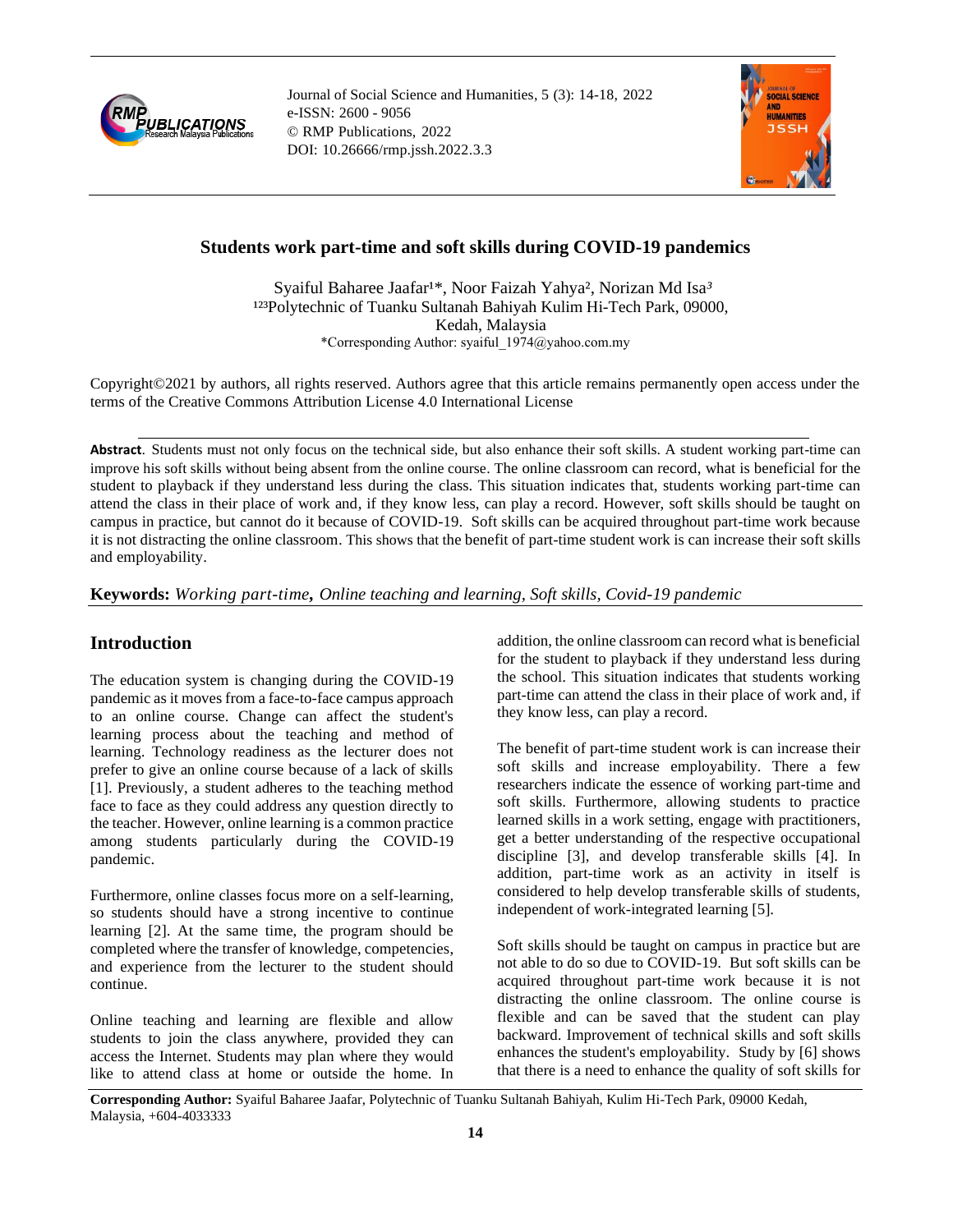future employees that enter local labour markets and soft skills are perceived by students and employers as relevant employability skills.

This study examines the relationship between part-time work among students and soft skills during teaching and e-

learning. Online education and learning make it possible for students to attend a classes where they can access the Internet. An Online class can record and playback if the student understands less. Throughout the part-time student work may enhance their communication, time management, and problem-solving.

## **Literature Review**

There are various reasons why a student in higher education prefers part-time work, such as finance, hobbies, and social activities. However, during the COVID-19 pandemic, almost the online class makes the student very flexible. They can attend the courses everywhere, which allows them to work part-time. Part-time work increases the soft skill competencies of the student, which is essential as technical competencies. Furthermore, the experience gained by working part-time give an advantage for students in their future career. This shows that, work experience which is gained by student may not only helps support job success but also enhances individuals` job quality [7].

Because of the COVID-19 pandemic, students are have difficulty learning on campus throughout the day. This can impact the learning process, particularly as it relates to soft skills. This situation is not suitable for future students because the company seeks to balance technical and soft skills. Online learning cannot optimize the soft skills, learning process. As a result, a student working part-time can enhance their soft skills that can improve their employability.

The online class can be implemented everywhere with internet line condition is better. This scenario gives the advantage for students to work part-time because they may still attend an online class even though they are performing. In addition, the student can improve their soft skills by working part-time simultaneously. The soft skills the student can gain such as communication, time management, and problem-solving.

Soft skills can be acquired in teaching throughout the assessment [8] and outside the classroom, such as sports, clubs, and part-time work. Soft skills should complement technical skills for better careers in the future. Therefore, it is essential for students to balance between study and parttime work.

Communication skills are essential for the company because they can efficiently increase production and performance. Communication between the employer and the employee is essential in ensuring that the job is done effectively [8]. If the employee cannot communicate effectively, it can cause mistakes and increase costs for the company. The instruction should be explicit through better communication so that the task can be accomplished

effectively. However, the student needs to learn to have good communication during his study, because this is the demand of the company for his employee.

In addition, a study by [9] demonstrates that recent graduates struggle to communicate with colleagues and clients. Therefore, their study suggested that universities ensure that students have practical problem-solving and communication skills. Part-time work allows the student to learn to communicate with colleagues throughout how words can affect another person's action and vice versa [10].

Therefore, students should improve their communication skills while studying. In addition, the COVID-19 pandemic may prevent students from coming to campus to learn faceto-face, which may impact their soft skills development. However, students can improve their soft skills while working part-time. How to develop soft skills throughout a part-time job? Part-time work allows students the opportunity to learn how to communicate with a variety of people, including clients and colleagues [10]. Students will also learn to share with non-verbal communication such as body language, eye contact, hand movements, and voice tone.

Why are communication skills highlighted by the company? The priority for the company is customer satisfaction. Consequently, communication plays a vital role in ensuring that there is no misunderstanding between the company and the customer. Failure to communicate may impact the cost to the company due to an error. Clear explanations should be given by company employees to customers to increase their satisfaction. Below is diagram 1 that indicates the relationship between customer satisfaction and effective communication.

*Diagram 1 Customer satisfaction and effective communication*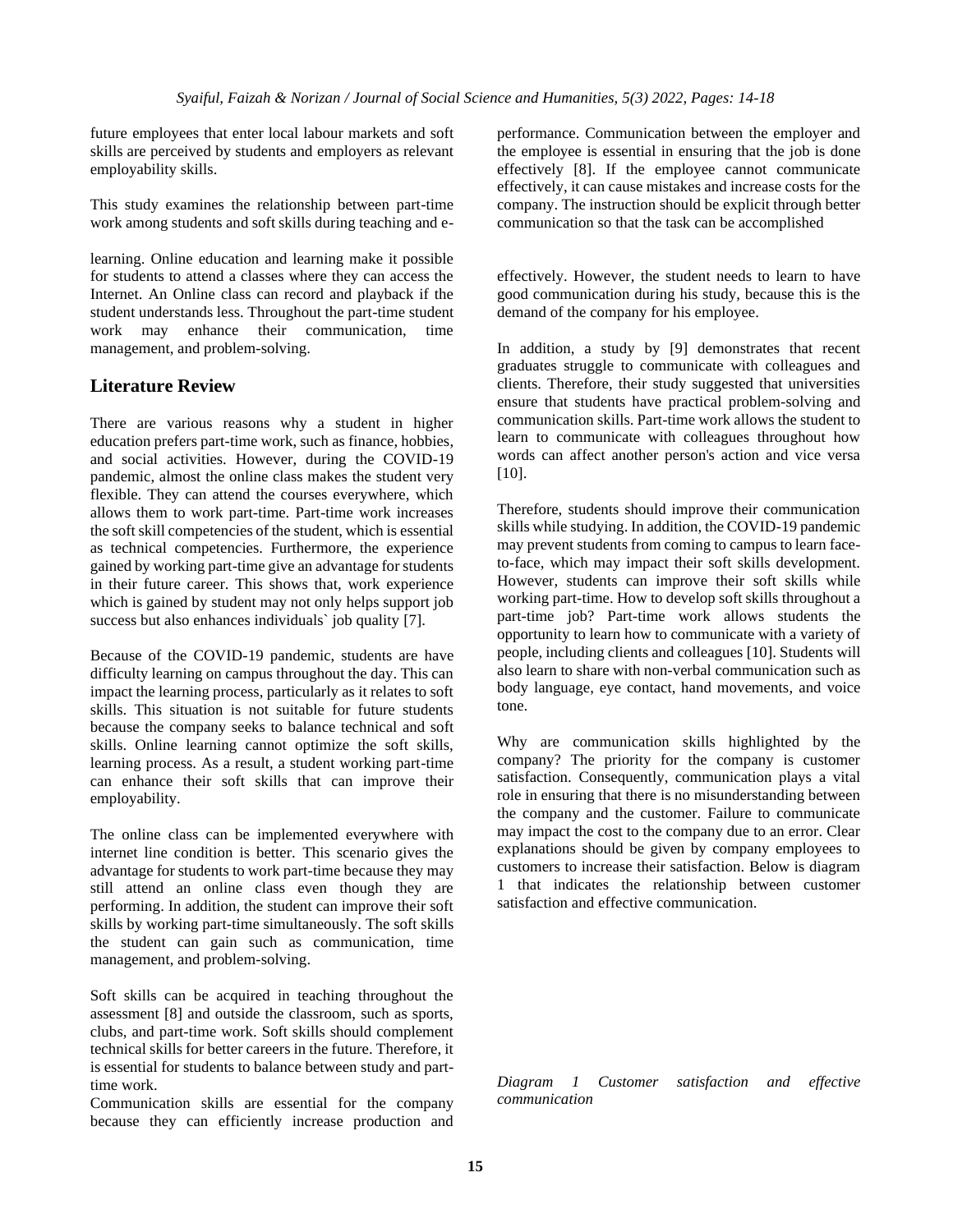Customer satisfaction



Face-to-face teaching and learning on campus can become challenging for students to work part-time where they must balance study and work. If the student is incapable of managing their time, the possibility of failure is higher. But online learning is more flexible and students are more likely to work part-time. Students must learn to manage their time

to ensure that all tasks can be accomplished even while working. In addition, students working part-time have better time management, which is shown by explaining how managing to balance study, work and personal life were achieved [12]. Without clear direction, it is possible to make costly error to the company. The interaction between the members is

essential if the project is completed in time without further delay. This shows that communication is necessary element that can be gained during part-time work among the student. While working part-time, the student can to gain experience and knowledge related to the communication aspect. It is very useful to them to apply for the work in the future either during the interview session or to work at the company.

To convince the customer to use the company's services or products, the communication skills must be the excellent and a good attitude as a good time management. This will give the customer first impression of how serious a company to do business. The company focus on cost and profit, which may affect their survival in the long term. Therefore, time management is very essential because it may cause performance to be affected. According to [8], time management is a cost-benefit issue.

Time management is an element of soft skills essential for students to gain before joining the industry after completing their education. Without good time management, this shows that the employee may not serious about their work. The company is rigorous in terms of the cost that can affect the total profit. Without better time management skills, the company may lose some projects or clients because of trust elements.

Working part-time give experience for students to improve their time management skills when they should interact with customer. It is essential to ensure that the customer must keep their services or products with the business. When it has an appointment with the customer to discuss the project or provide services or products, the company must be punctual because it may raise customer satisfaction. This shows that the responsibility the company to fulfil customer satisfaction regarding to the product and services. Therefore, working part-time can exposure the student the essential of time management

Below is diagram 2 that indicates the relationship between customer satisfaction and time management.

*Diagram 2 Customer satisfaction and time management* 

Customer satisfaction



Although the class cannot function face to face on the campus which has affected the soft skills of the students, they can still acquire the soft skills through part-time work. The company prefers to hire a good student who gets better results because it is associated with better knowledge and skills [1]. It is essential for students to gained experience while working part-time before beginning work after graduation.

Moreover, the company may not spend much money on the training side. During the COVID-19 pandemic, a teaching and learning approach based on face-to-face online learning on campus does not allow it. This situation may affect the soft skills of the student preparing to join the industry. Therefore, online education has provided a space for students to work part-time that can increase their soft skills, particularly problem-solving.

The employee should have the skill to solve the problem to ensure that the company can control the cost and enhance profit. This situation may influence the shareholder a wealth where dividend less paid by the company. Therefore, the experience working part-time may give students to learn the process of problem-solving does it by an employee for company benefits. As stated in [8] argument, explain that the creativity of lecturers and the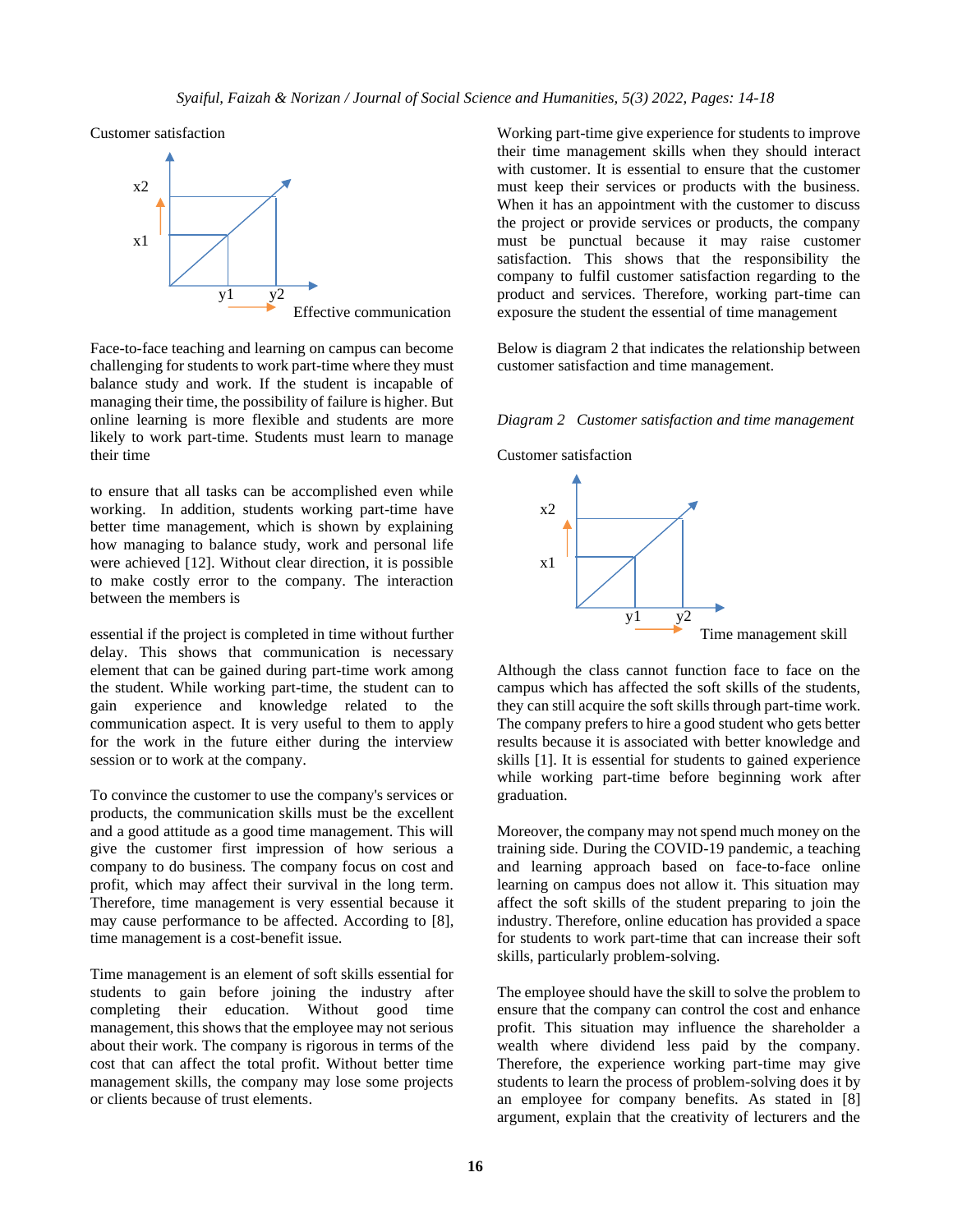severe involvement of students in problem-solving activities are associated with improved employability.

The customer always prefers better service because they have paid for that, which is very difficult for the company to satisfy them. This demonstrates problem-solving capabilities to make the customer continue to buy from the company. In addition, the employee can enhance their skills to deliver better services in the future. Identifying the problem is essential to ensure that the best solution is accurate and match with the problem. This situation can save time and cost. Next, the suggestion should be addressed and the best is selected. After the decision was made, each member must follow and try to give the best effort to ensure the problem can be fixed.

Working as a team is essential because each member has different skills, experience, and knowledge that are

mutually beneficial to solving the business problem. [12] explains that the employer prefers to hire an employee who can understand the workplace and work as a team. Through this scenario, students can learn the problem-solving process. Furthermore, the company's performance increases because services or production work smoothly. Diagram 3 indicates the relationship between company performance, and problem-solving skills.

#### *Diagram 3 Performance and problem-solving*



#### **Conclusion**

The higher education institution needs to be creative to ensure that the students able to gain knowledge and experience even though the COVID-19 pandemic has hit most countries around the world. Face-to-face learning has been restricted during this time and the replacement of online education can impact the teaching and learning process.

However, online education provides the opportunity for the student to work part-time because of the flexibility for students to attend without patches in a single location. The most important of the online courses is Internet coverage

to access the class. As a result, students can work part-time and attend courses simultaneously. If the student has a lower understanding of the topic, they will replay a video of the topics. This indicates that there is no problem for students to work part-time because they can attend the online class, while they can improve their soft skills.

Work part-time to develop students' skills in communication, time management, and problem-solving that is beneficial in the future career. The customer and colleagues are two essential elements that must be handled properly without increased cost and affected profit. Therefore, soft skills such as communication, time management, and problem-solving are required to ensure the customer and colleagues are satisfied.

To conclude, this study indicates that soft skills are very essential and should be learned by every student even though online learning. A student working part-time to get the benefit of increasing their soft, skill, although classbased on the online approach.

#### **References**

- [1] Syaiful Baharee Jaafar, Nor Fathimah Fathil and, Noraihan, Mamat Zambi, "Classroom activities improve soft skills," Social Science Research Network, 2021, <http://dx.doi.org/10.2139/ssrn.3803707>
- [2] Syaiful Baharee Jaafar, Noor Hanim Ismail and Rosnida Othman, "Online Classroom Challenge during the COVID-19 Pandemic," Journal of Social Science and Humanities, 4 (1): 01-05, 2021, DOI: 10.26666/rmp.jssh.2021.1.1
- [3] Jackson, D, "Employability skill development in workintegrated learning: Barriers and best practice," Studies in Higher Education, 40:2, 350-367, 2015, https:[//doi.org/10.1080/03075079.2013.842221](https://doi.org/10.1080/03075079.2013.842221)
- [4] Paisley, C. and Paisley, N. J., "Developing skills via work placements in accounting: students and employer views," Accounting Forum, 34, 89-108, 2010, http://DOI: 10.1016/j.accfor.2009.06.001
- [5] Evans, C. and Richardson, M., "Enhancing graduate prospects by recording and reflecting on part time work: A challenge to students and universities," Industry & Higher Education, 31(5), 283-288, 2017, [https://doi.org/10.1177/0950422217715200](https://doi.org/10.1177%2F0950422217715200)
- [6] Bringula, R.P., Balcoba, A.C., & Basa, R.S., "Employable Skills of Information Technology Graduates in the Philippines: Do Industry Practitioners and Educators have the Same View?" In Proceedings of the 21st Western Canadian Conference on